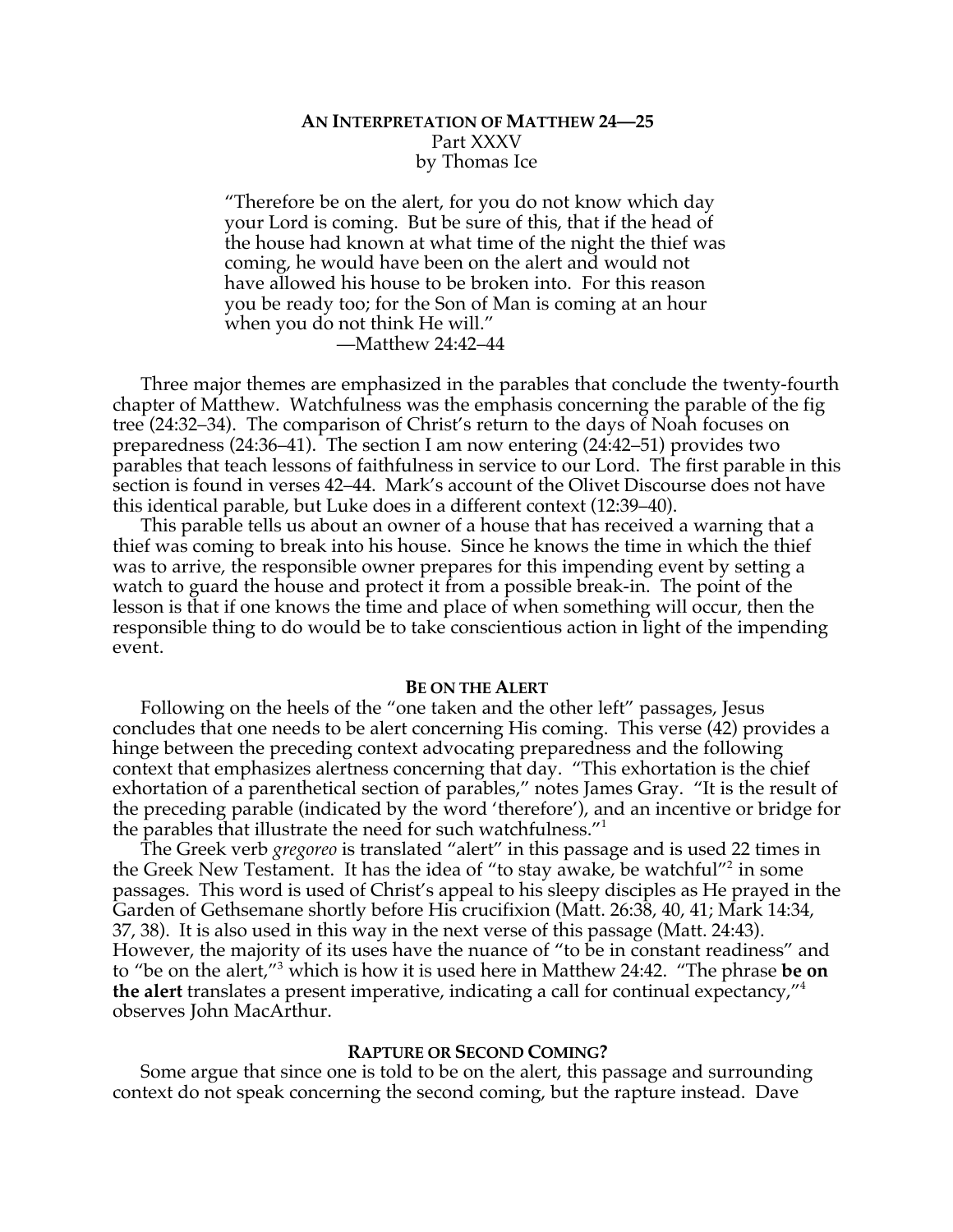Hunt says the following:

When Christ says, "As it was in the days of Noah and Lot," it is absolutely certain that He is not describing conditions that will prevail at the time of the Second Coming. Therefore, these must be the conditions which will prevail just prior to the Rapture at a different time—and, obviously, before the devastation of the tribulation period.<sup>5</sup>

Of course, I certainly believe in the pre-trib rapture, but do not believe that is what Christ had in mind in this passage.

I contend that even though one passes through the momentous events of the tribulation, Scripture teaches that unbelievers will not be alert to the coming of Christ because of their deadness to the things of God. Consider two other important passages that use the Greek word for alert: First, look at Paul's teaching in 1 Thessalonians 5 about how believers and unbelievers relate to the coming tribulation period. Paul tells us that unbelievers will be seeking peace and safety at this time, but "then destruction will come upon them suddenly like birth pangs upon a woman with child; and they shall not escape" (5:3). In contrast to this believers "are not in darkness, that the day should overtake you like a thief" (5:4). The explanation given by Paul as to why believers will not be surprised is because "you are all sons of light and sons of day" (5:5). Following the rational that Paul has provided thus far, he says, "so then let us not sleep as others do, but let us be alert and sober" (5:6). Here is the word "alert" that is used by our Lord in Matthew 24, which is employed in a similar way by Paul to denote constant readiness or alert in relation to "the day of the Lord," since we are children of the day. The point is that unbelievers (children of darkness) are not alert and are asleep to the things of God. They are caught off guard by virtue of the fact that they are unbelievers. Because of their unbelief they are not prepared.

A second significant use of the word "alert" is found in Revelation 16:15, which says, "('Behold, I am coming like a thief. Blessed is the one who stays awake and keeps his garments, lest he walk about naked and men see his shame.')" This is translated as a parenthetical statement at the end of the sixth bowl judgment. Using the logic of those who say that "coming like a thief" would not catch unbelievers off guard does not account for this passage. Here we have seen 18 of the 19 major judgments of the tribulation and the earth is just about destroyed along with over half of the world's population and there is issued a warning about being alert. Yes, because unbelievers are never alert to what God is doing. That is the point! Not whether the world is experiencing a time of disruption, but whether one is listening to God's Word and is prepared. Believers, at this time will be alert, while unbelievers, as always, will not be.

#### **THE JEWISH REMNANT**

The meaning of this parable is clear and understandable. Believers will be watching because they know that a thief is coming during this time. Thus, they are prepared and alert. Christ presents the punch line of the parable in verse 44 when He says, "For this reason (as stated in the two previous verses), you be ready too." To whom does the "you" reference? I believe it refers to the Jewish remnant. Jesus has been using the "you" throughout the Olivet Discourse as a reference to the Jewish people. Since He clearly has in mind believers in verse 44, since only believers will be alert, then this passage refers specifically to the Jewish remnant during the tribulation. "This warning will be understood and heeded by the Jewish remnant, to which it is addressed,"